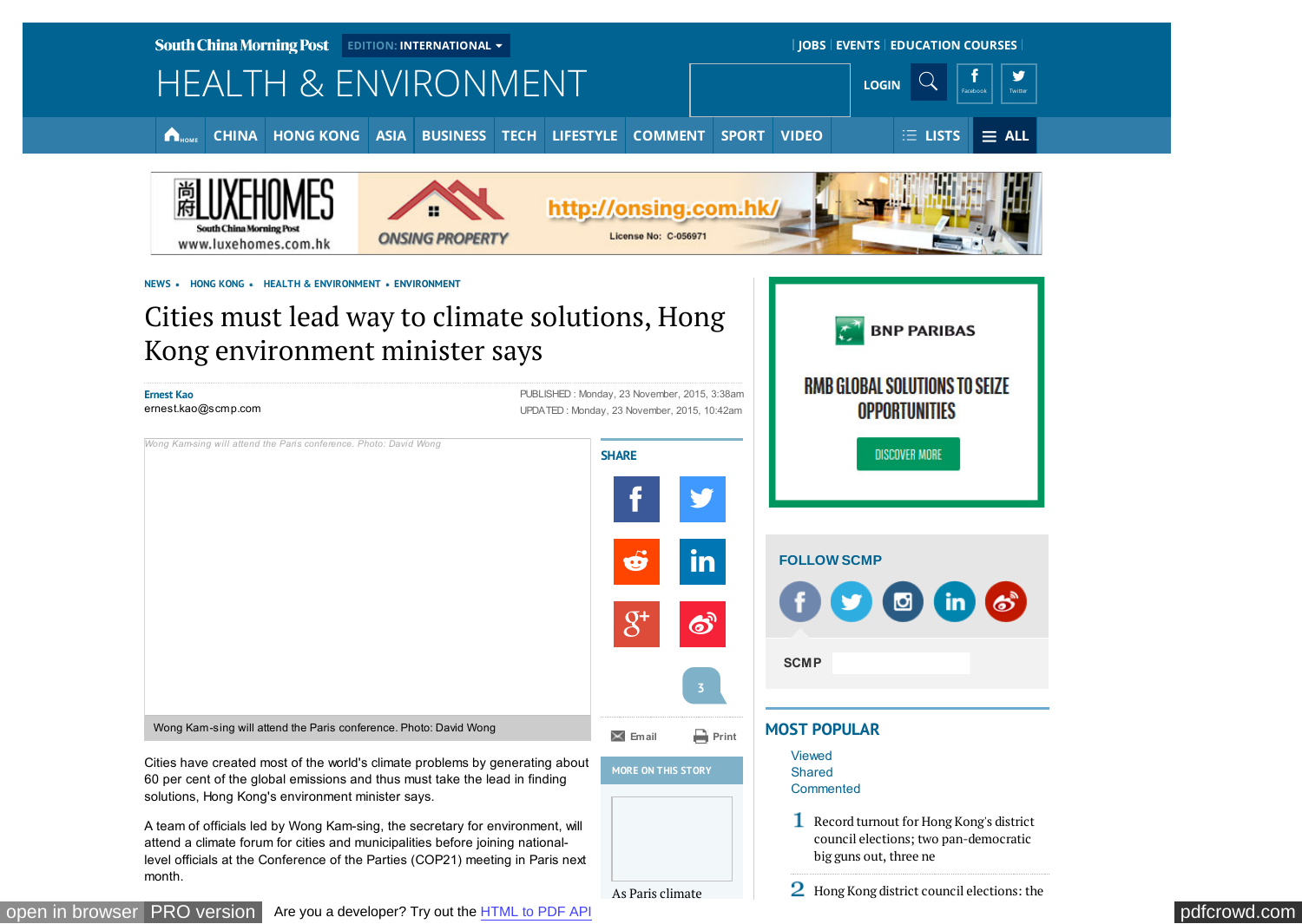<span id="page-1-0"></span>Speaking to the *Post*, he said the objective was to engage in city-level dialogue with counterparts to explore mitigation, adaption and resilience measures on the climate front.

"Of course, everyone hopes that on a state-to-state level, a strong climate agreement can be made, but cities also play a key role in energy and emissions," Wong said.

Nearly two-thirds of global carbon emissions were generated in cities and there was a need for further cooperation among city-level players to work to find measures to tackle them, he said. "Cities are the source of the problems, but are also the source of the solutions," he said.

After the city dialogue, Wong's team will attend COP21 as part of the mainland's national delegation. He will spend time at the China pavilion to share information about how Hong Kong is dealing with climate change.

Premier Li Keqiang has pledged that the nation's carbon emissions will peak by 2030. Beijing has set a goal to reduce carbon emissions per unit of GDP by 60 to 65 per cent from 2005 levels by 2030, and increase the share of non-fossil fuels in its energy mix by 20 per cent.

Hong Kong has set a similar carbon-intensity target for 2025 and pledged to reduce energy intensity by 40 per cent, both from 2005 levels.

Wong said the city's emissions should be able to peak "around 2020" as coal plants were retired and a new fuel mix involving more electricity generated by natural gas started.

But Cheung Chi-wah, WWF Hong Kong's senior head for climate, said that while Wong was readying for "peak 2020", most other nations and cities, including those in China, attending COP21 were already looking at targets by 2030 and beyond.

"We hope Wong will come back from Paris and give us a more detailed explanation on when we can set targets for 2030. The homework wasn't submitted before COP21 but the least he could do is to hand it in when he's back," Cheung said.

Wong said he would also be making a presentation at the first ever Green Buildings Day to be held at COP21. "The built environment generates 30 to 40 per cent of energy use and emissions, and in Hong Kong it's even higher," Wong said.

*This article appeared in the South China Morning Post print edition as Cities 'must lead the way' towards climate solutions*



[top 4 surprises and what they mean for](http://www.scmp.com/news/hong-kong/politics/article/1881970/hong-kong-district-council-elections-top-4-surprises-and) the future of polit

conference nears, Hong Kong's environment chief confident on [emissions blueprint](http://www.scmp.com/news/hong-kong/health-environment/article/1881874/paris-climate-conference-nears-hong-kongs) 22 Nov 2015 - 11:29pm

- 3 [Chinese woman, 24, returns home after](http://www.scmp.com/news/china/society/article/1881751/chinese-woman-24-returns-home-after-living-internet-cafes-decade) living in internet cafes for a decade
- Exposed: Pro-establishment supporters [bussed elderly people to polling stations](http://www.scmp.com/news/hong-kong/politics/article/1881785/hong-kong-district-council-elections-elderly-people-bussed) and directed them to
- Out with the old: Two big-name pan[democrats ousted in tight district council](http://www.scmp.com/news/hong-kong/politics/article/1881920/out-old-two-big-name-pan-democrats-ousted-tight-district) election races
- [Record turnout for Hong Kong's district](http://www.scmp.com/news/hong-kong/politics/article/1881914/polarised-voters-turn-out-record-numbers-hong-kongs-district) council elections; two pan-democratic big guns out, three ne
- [Chinese woman, 24, returns home after](http://www.scmp.com/news/china/society/article/1881751/chinese-woman-24-returns-home-after-living-internet-cafes-decade) living in internet cafes for a decade
- [Yuan to stay stable course even after](http://www.scmp.com/news/china/economy/article/1881918/yuan-stay-stable-course-even-after-imf-inclusion-chinese-central) IMF inclusion, Chinese central bank official says
- Urban artist Vhils in Hong Kong carving  $\boldsymbol{\Delta}$ [out the unconventional amid chaos of the](http://www.scmp.com/news/hong-kong/education-community/article/1881630/urban-artist-vhils-hong-kong-carving-out) city
- Exposed: Pro-establishment supporters [bussed elderly people to polling stations](http://www.scmp.com/news/hong-kong/politics/article/1881785/hong-kong-district-council-elections-elderly-people-bussed) and directed them to
- [Record turnout for Hong Kong's district](http://www.scmp.com/news/hong-kong/politics/article/1881914/polarised-voters-turn-out-record-numbers-hong-kongs-district) council elections; two pan-democratic big guns out, three new pro-Occupy candidates win
- Exposed: Pro-establishment supporters [bussed elderly people to polling stations](http://www.scmp.com/news/hong-kong/politics/article/1881785/hong-kong-district-council-elections-elderly-people-bussed) and directed them to vote in Hong Kong elections
- South China Sea fears linger despite [Beijing's loan and aid pledges at East Asia](http://www.scmp.com/news/china/diplomacy-defence/article/1881917/south-china-sea-fears-linger-despite-beijings-loan-and) Summit
- $\overline{4}$ [Motorcyclist killed in collision with tour](http://www.scmp.com/news/hong-kong/education-community/article/1881752/motorcyclist-killed-collision-tour-bus-tai-po) bus in Tai Po
- 5 [Hong Kong district council elections: the](http://www.scmp.com/news/hong-kong/politics/article/1881970/hong-kong-district-council-elections-top-4-surprises-and)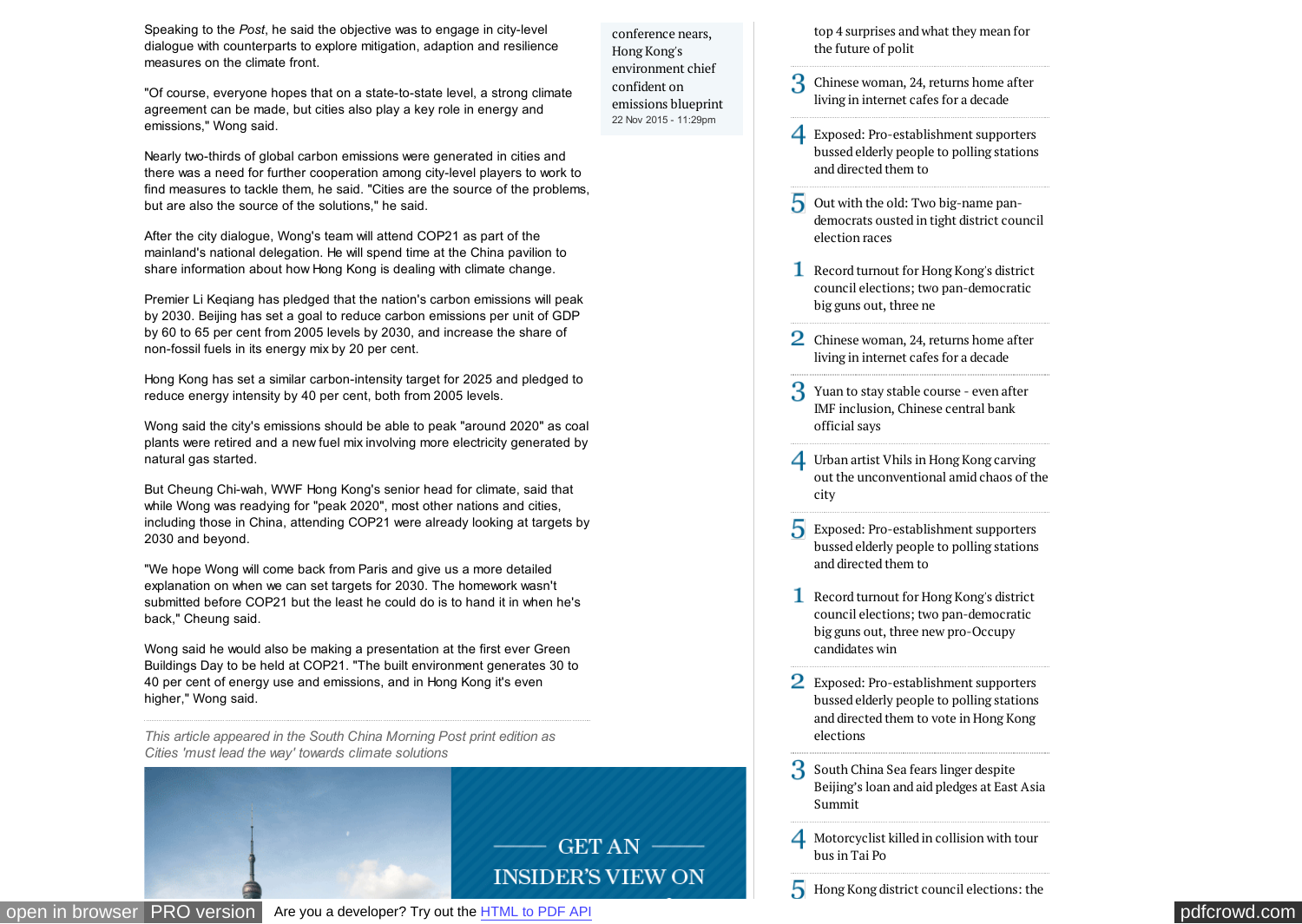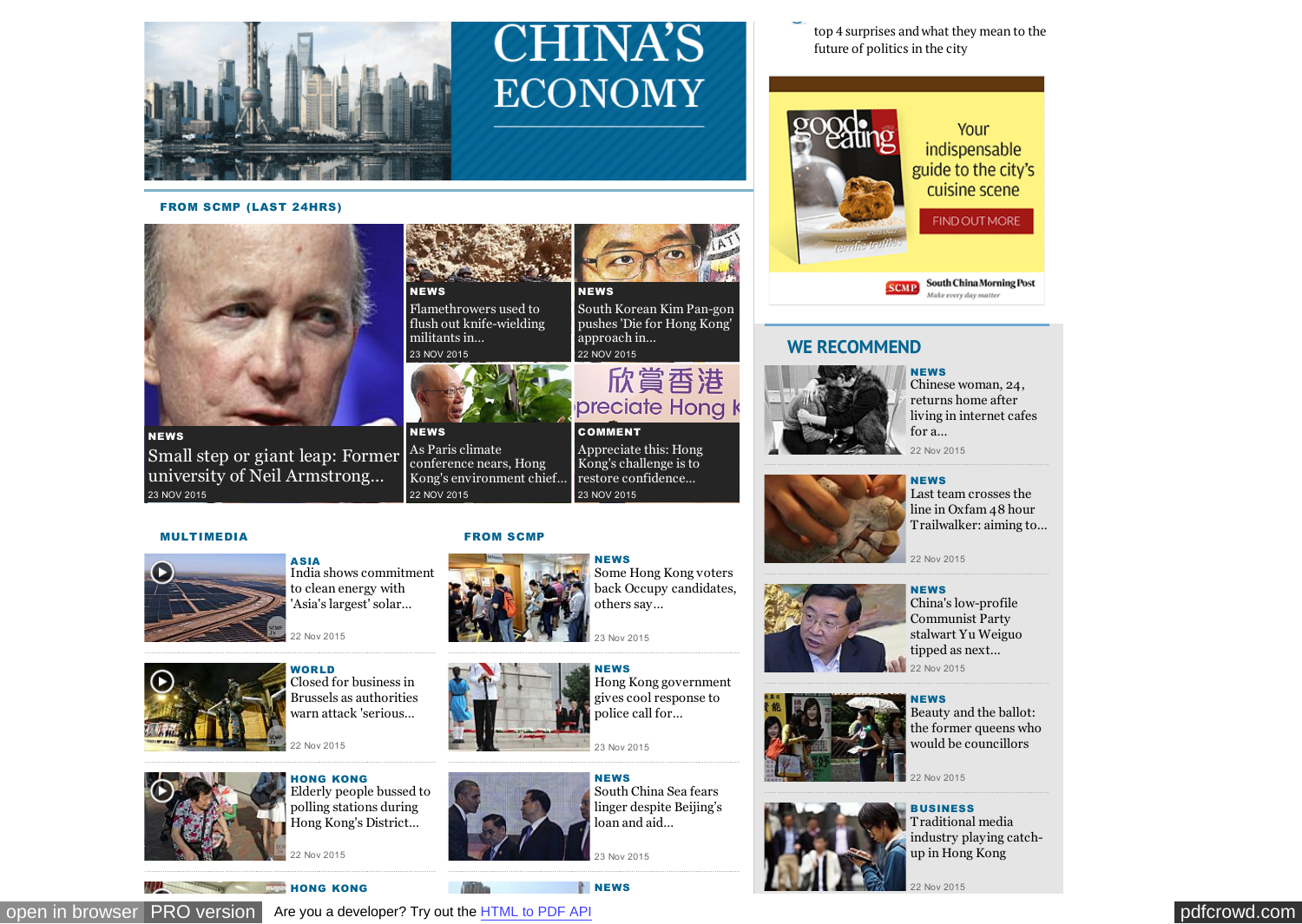<span id="page-3-0"></span>

[Hong Kong Wing Ding](http://www.scmp.com/video/hong-kong/1881728/hong-kong-wing-ding-squash-players-keep-running-raise-cash-charity) squash players keep running to raise cash for…



Mainland security to [police Kowloon high](http://www.scmp.com/news/hong-kong/law-crime/article/1881641/mainland-security-police-kowloon-high-speed-rail-terminus)speed rail… 22 Nov 2015



HONG KONG Operation Santa Claus Sleigh Ride Challenge



NEWS Hong Kong's bogus asylum claim industry exposed: The…

22 Nov 2015

[Recommended by](#page-0-0) **Quibrain** 

**3**



**BUSINESS** Competition Commission set to produce fresh banking targets for… 22 Nov 2015



**CLIFESTYLE** International schools [ride booming demand in](http://www.scmp.com/business/companies/article/1880829/competition-commission-set-produce-fresh-banking-targets) China

22 Nov 2015



LIFESTYLE Next generation of wearable health trackers do more and look great 22 Nov 2015



SPORT Juergen Klopp hopes Liverpool can make Man City win a base camp after… 22 Nov 2015



**SPORT** Juergen Klopp asks Liverpool players to make Man City win their base… 22 Nov 2015

[Recommended by](#page-0-0) **Quibrain** 

### **[PROMOTIONS](http://www.scmp.com/promotions)**



**Comments**

To post comments please [log in,](https://www.scmp.com/user/login?destination=node/1881898%23comment-form) [register](https://www.scmp.com/user/register?destination=node/1881898%23comment-form) or

[MOST RECOMMENDED](http://www.scmp.com/news/hong-kong/health-environment/article/1881898/cities-must-lead-way-climate-solutions-hong-kong?comment-sort=recommended#comments) [ALL COMMENTS](http://www.scmp.com/news/hong-kong/health-environment/article/1881898/cities-must-lead-way-climate-solutions-hong-kong?comment-sort=all#comments)

**Sam Clemens** Nov 23rd 2015

4:32pm

.

.

.

[Mr. Wong and the other 40,000 \(40,000!\) attendees of the](http://www.scmp.com/video/hong-kong/1881730/operation-santa-claus-sleigh-ride-challenge) [annual week-long Climate Change Bonkfest being held](http://www.scmp.com/news/hong-kong/economy/article/1881639/bogus-asylum-claims-fuel-black-market-labour-racket) this year in Paris could demonstrate their environmental bona fides by walking or cycling to the event, and then upon arrival refraining as a matter of principle from using anything that is powered by fossil-fuels, like the hotel lifts or airport taxis.

Like that'll happen. Hypocrites of the world unite!

**johnyuan** Nov 23rd 2015 4:45pm

Without the power and ability to control our tycoons' way running their business in Hong Kong, the environment minister is just a figure-head of the Environmental Protection Department.

The Department even has trouble in gathering environment data or work from other government agencies less to formulate and implement one single policy in protecting our environment successfully. It is a window dressing department to placate the public but in essence colluding with tycoons by just talking.

There is no true intention for the Environmental Protection Department to protect Hong Kong's citizens except for the tycoons' businesses.

CY Leung must get rid of this shop-talk minister. As environment minister he is harmful to the health of Hong Kong people.

**nainoa1@\*\*\*\*\*\*** Nov 23rd 2015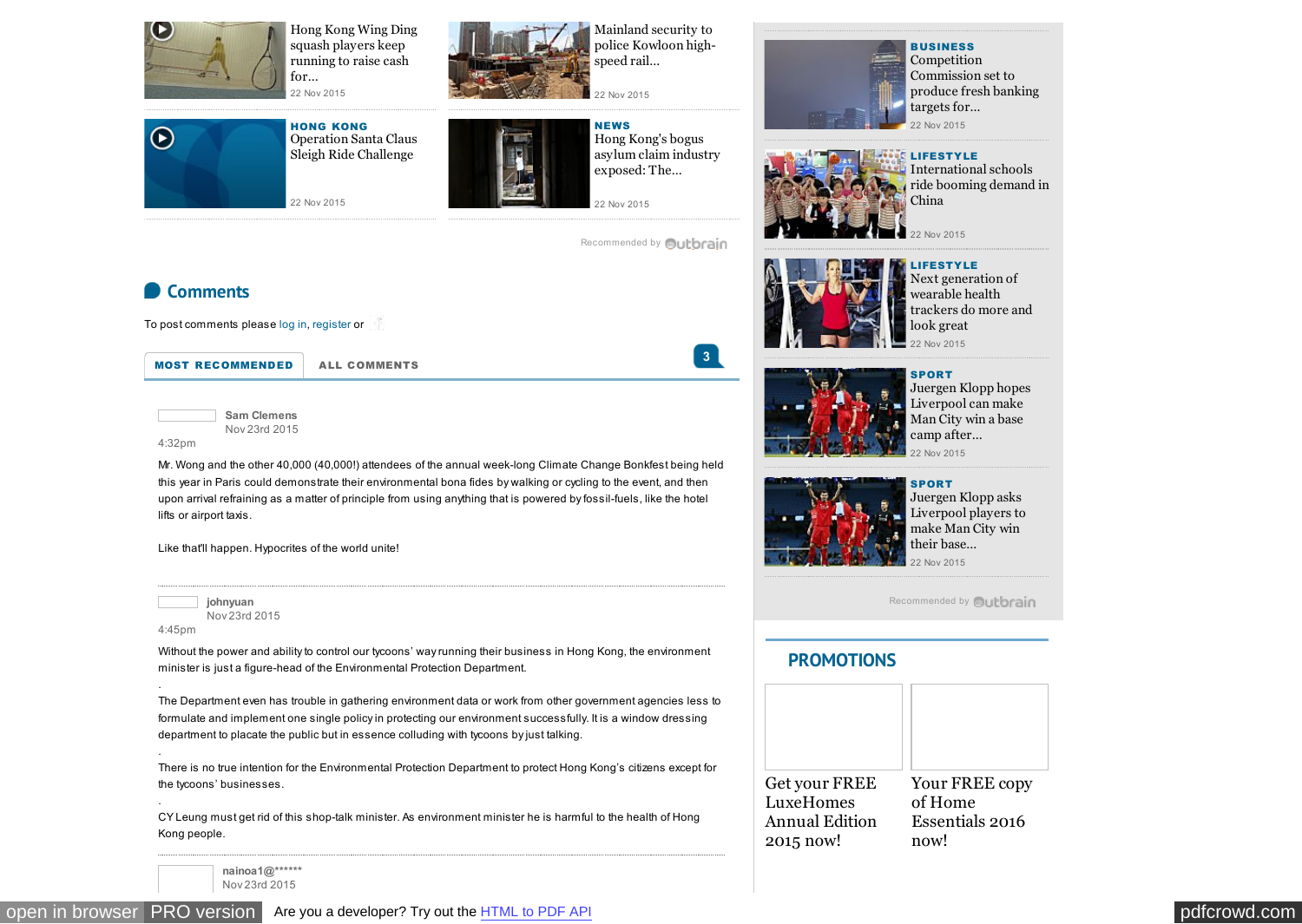4:21am

China's coastly cities host large fishing fleets and industries. These cities will see hundreds of billions in new revenue if they choose to restore the ocean fish pastures that they depend upon. The restoration of ocean pastures and its plankton will convert billions of tonnes of CO2 every year into billions of additional fish caught and delivered to feed the hungry. The cost of this work is mere millions of dollars and could be easily paid for by China's large fishing cities. This proven and demonstrated technology does most of the work needed for global CO2 and will help to end world hunger. It is ready to deploy immediately! Here's what is being prepared for the USA, China can easily do the same! \*\*\*\*russgeorge.net/2015/11/19/us-proclaims-co2-reduction-target-1-billiontons-per-year-by-2025/

# **YOU MAY ALSO LIKE**

Hong Kong haunted houses: [online map of who died where is](http://www.scmp.com/lifestyle/article/1872125/hong-kong-haunted-houses-online-map-who-died-where-boon-bargain-hunters) boon for the curious, the ghoulish and bargain hunters alike

27 Oct 2015 - 9:23am **8** 8

**[POST MAGAZINE](http://www.scmp.com/magazines/post-magazine)**

[Unique project to sequence the](http://www.scmp.com/magazines/post-magazine/article/1875917/unique-project-sequence-genome-hong-kong-bauhinia-tree) genome of the Hong Kong bauhinia tree **7 Nov 2015 - 8:55pm**

|--|

## **[HONG KONG](http://www.scmp.com/video/hong-kong)**

Hong Kong fans rock to uncensored Muse show, songs taken off setlist in Beijing and [Shanghai says drummer Dominic](http://www.scmp.com/video/hong-kong/1862290/hong-kong-fans-rock-uncensored-muse-show-songs-taken-setlist-beijing-and) Howard

**Oct 13th 2015, 6:05pm 1** 



#### **[HONG KONG](http://www.scmp.com/video/hong-kong)**

[Nepalese bodybuilders fight](http://www.scmp.com/video/hong-kong/1858971/nepalese-bodybuilders-fight-back-against-negative-racial-stereotyping-hong) back against negative racial stereotyping in Hong Kong **Sep 17th 2015, 2:20pm**

## **South China Morning Post**

**STAY CONNECTED**



| <b>Hong Kong</b>         | China               | <b>Business</b>           | <b>Tech</b>        | Lifestyle       | <b>Sport</b> | <b>Comment</b>    | <b>Magazine</b> |
|--------------------------|---------------------|---------------------------|--------------------|-----------------|--------------|-------------------|-----------------|
| <b>Politics</b>          | Policies & Politics | Companies                 | China Tech         | Arts &          | Hong Kong    | Insight & Opinion | Post Magazine   |
| Economy                  | Diplomacy &         | <b>Markets</b>            | <b>Enterprises</b> | Entertainment   | China        | Harry's View      | Style           |
| Health &                 | Defence             | Property                  | Social & Gadgets   | Health & Beauty | Golf         | <b>Blogs</b>      | Good Eating     |
| Environment              | Money & Wealth      | <b>Investor Relations</b> | Start-ups          | Film & TV       | Racing       | Polls             |                 |
| Law & Crime              | Society             | <b>Mutual Funds</b>       | Apps & Gaming      | Food & Drink    | Rugby        | Letters           | <b>Other</b>    |
| Education &<br>Community | Economy<br>Tech     | Economy                   | Innovation         | Families        | Soccer       |                   | Weather         |
|                          |                     | China Economy             | Leaders &          | Music           | Tennis       | <b>Multimedia</b> | Most Popular    |